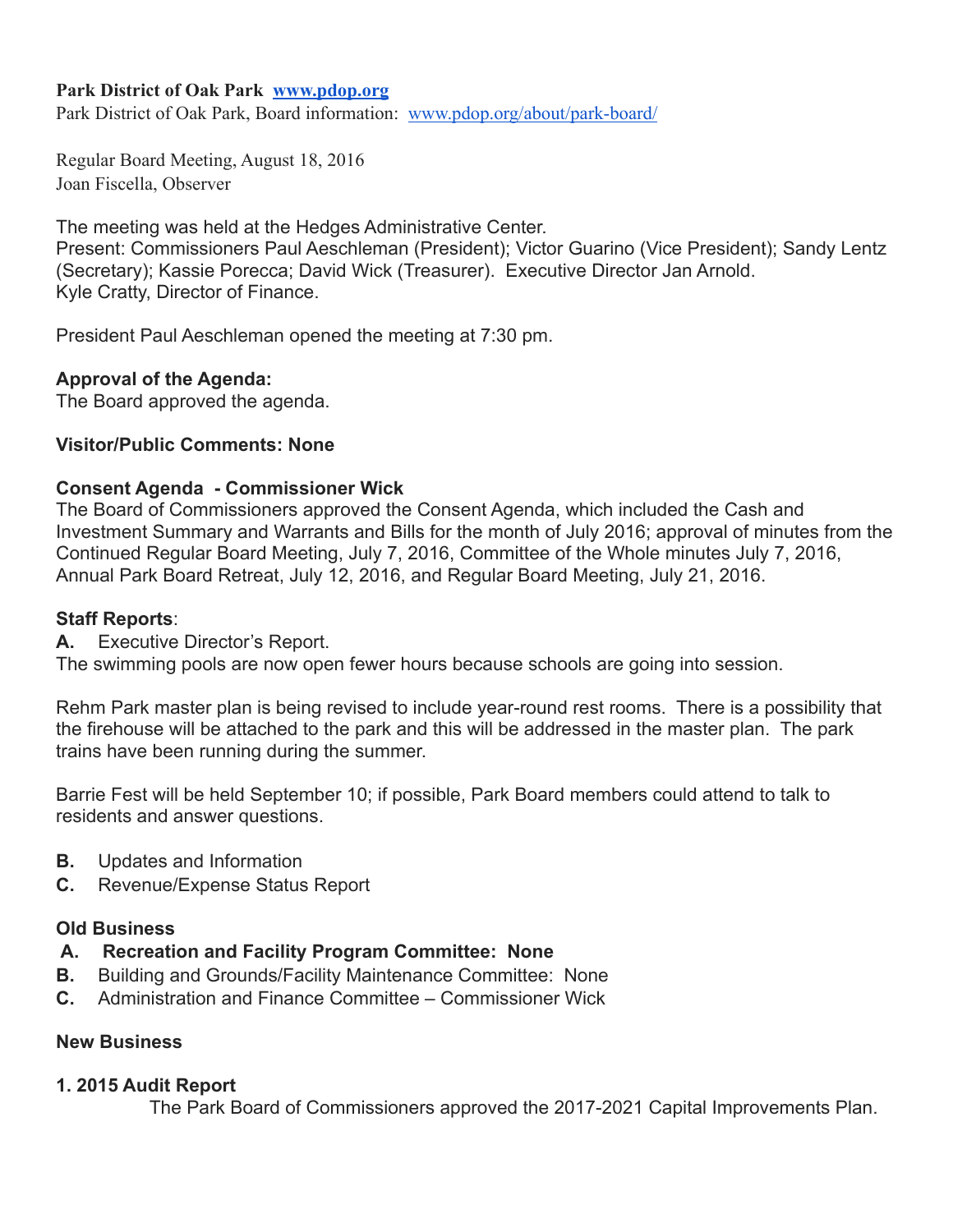The money for capital improvements comes from property taxes. The Park District had received OSLAD [Open Space Lands Acquisition and Development) funding which has already been added to the budget, but not yet spent. The budget includes the possibility of a property tax freeze for 2018. It is likely that such a freeze would be for two years, not permanent. Operating fund transfers are also available.

The Board is not anticipating TIF (tax increment financing) availability.

The Board reviewed updates on the Park District Master Plan. (The 2015-2024 Comprehensive Master plan is available at<http://www.pdop.org/about/comprehensive-master-plan/>.)

This year there are higher fund balances than usual; they are not huge, but will be useful and give the District some flexibility. There are plans for projects in many of the parks.

Andersen Park includes plans for ball field improvements, fencing, landscaping to be done by 2020.

Barrie Park's master plan is not completed. The funds for projects for 2020 include sport court improvements.

Carroll Park is heavily used, including preschool, afterschool, and day camp programs. It isn't large enough to meet the needs of the population of the area. The master plan was revisited in 2014; it has money in 2019 for restrooms.

Euclid Square renovation has been in process since 2009. Among the projects is a new playground. Work is to be done in 2017 spring and summer. OSLAD money may be used.

Field Park and Center plans include walking paths, lighting and landscaping. Work will start in 2017. The center will be deconstructed.

Fox Park plans will address deferred maintenance; staircases will be redone.

Longfellow's ball field is to be improved, and there is a plan to do the stairwells.

The Conservatory exterior improvements are done. Inside improvements continue, including a new boiler for heating.

The Pleasant Home roof must be replaced and is planned for 2018; funding will come from various sources.

The requested grant to fix Rehm Park pool was not approved. The plan for 2018 includes pool and gutter repairs. There are other structural needs. (It has been reported that some users are not residents, and the Park District staff are trying to fix this.)

Stevenson has projects planned for 2019. The roof must be fixed to prevent "creatures" from getting in.

Taylor Park work was done in 2010 and 2011. The planned addition will reduce the amount of mowing needed.